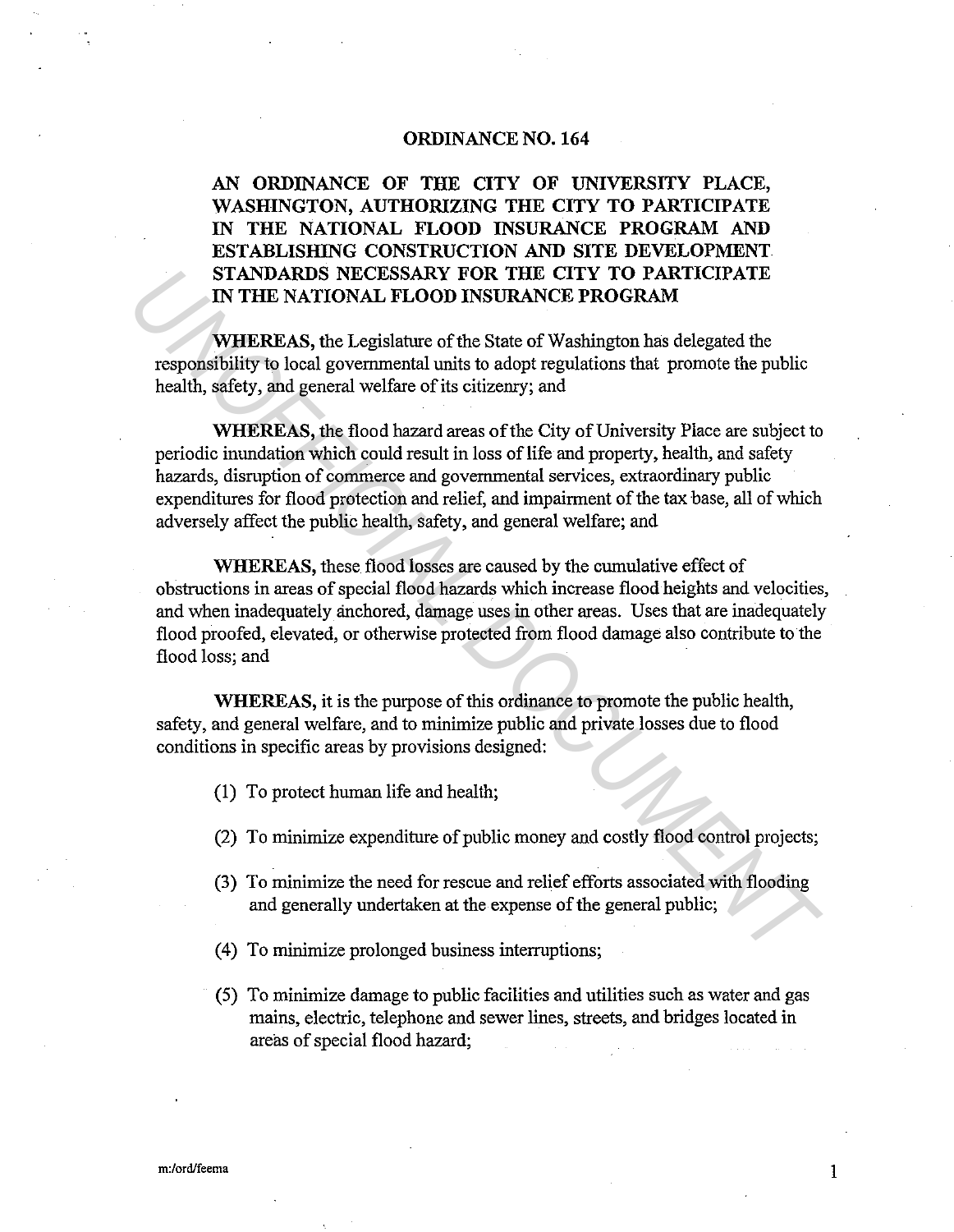- (6) To help maintain a stable tax base by providing for the sound use and development of areas of special flood hazard so as to minimize future flood blight areas;
- (7) To ensure that potential buyers are notified that property is in an area of special flood hazard; and,
- (8) To ensure that those who occupy the areas of special flood hazard assume responsibility for their actions; and

**WHEREAS,** in order to accomplish its purposes, this ordinance includes methods and provisions for:

- (1) Restricting or prohibiting uses which are dangerous to health, safety, and property due to water or erosion hazards, or which result in damaging increases in erosion or in flood heights or velocities;
- (2) Requiring that uses vulnerable to floods, including facilities which serve such uses, be protected against flood damage at the time of initial construction;
- (3) Controlling the alteration of natural flood plains, stream channels, and natural protective barriers, which help accommodate or channel flood waters;
- (4) Controlling filling, grading, dredging, and other development which may increase flood damage; and
- (5)' Preventing or regulating the construction of flood barriers which will unnaturally divert flood waters or may increase flood hazards in other areas; NOW, THEREFORE,

### **THE CITY COUNCIL OF THE CITY OF UNIVERSITY PLACE,**  WASHINGTON, DOES ORDAIN AS FOLLOWS:

Section **1.** DEFINITIONS.

Unless specifically defined below, words or phrases used in this ordinance shall be interpreted so as to give them the meaning they have in common usage and to give this ordinance its most reasonable application. (8) To ensure that those who occupy the areas of special flood hazard assume<br> **WHEREAS**, in order to accomplish its purposes, this ordinance includes metho<br>
and provisions for:<br>
(1) Restricting or probibiting uses which ar

"ADMINISTRATIVE APPEAL" means a request for a review of a decision made by an administrative official in the administration of this ordinance.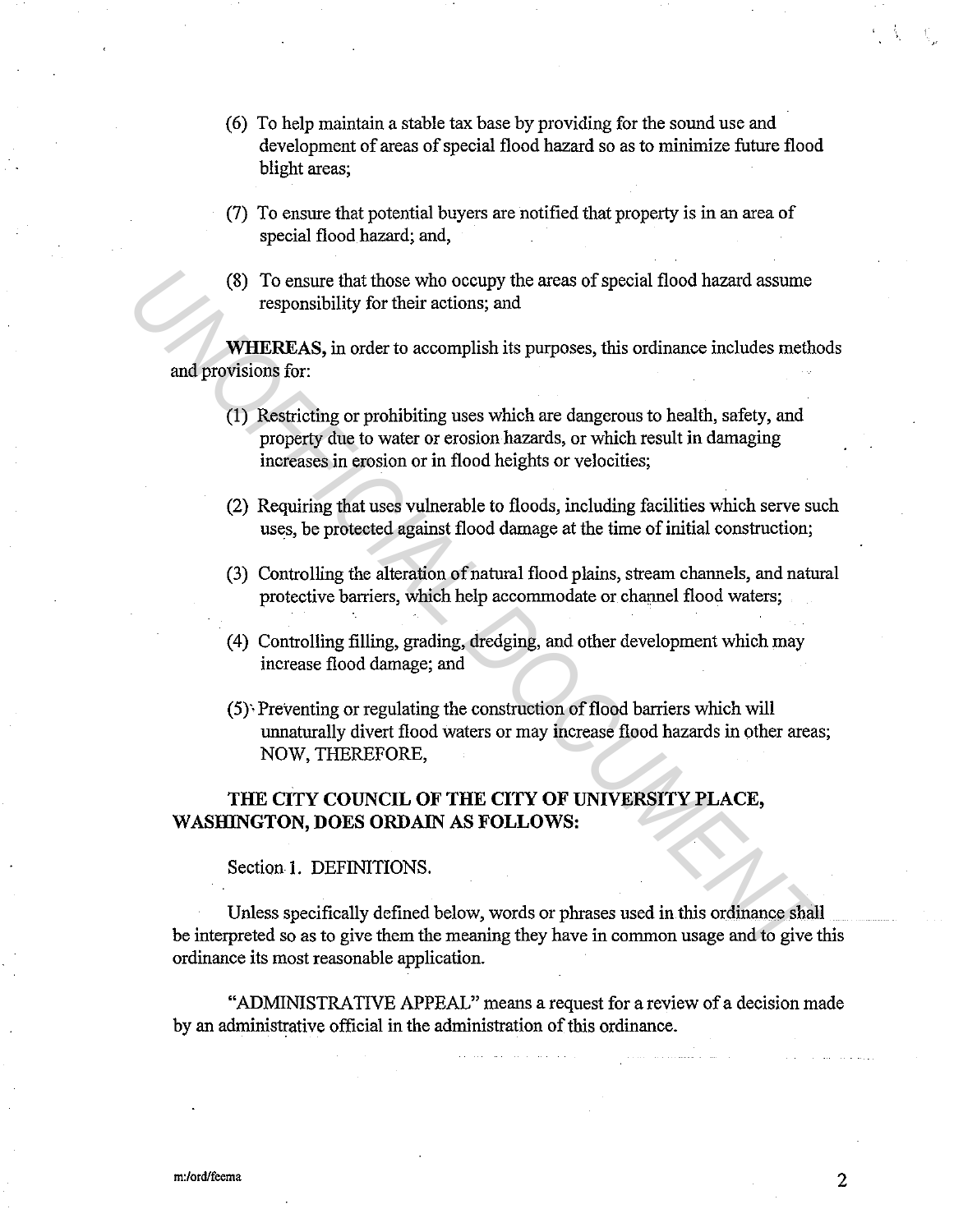"AREA OF SHALLOW FLOODING" means a designated AO, or AH Zone on the Flood Insurance Rate Map (FIRM). The base flood depths range from one to three feet; a clearly defined charmel does not exist; the path of flooding is unpredictable and indeterminate; and, velocity flow may be evident. AO is characterized as sheet flow and AH indicates ponding.

"AREA OF SPECIAL FLOOD HAZARD" means the land in the flood plain within a community subject to a one percent or greater chance of flooding in any given year. Designation on maps always includes the letters A or V. Areas of special flood will also include "B" zones as defined below.

"B ZONE" certain areas subject to the Base Flood with contributing drainage of more than 100 acres and less than one square mile and all pothole areas.

"BASE FLOOD" means the flood having a one percent chance of being equaled or exceeded in any given year. Also referred to as the "l 00-year flood." Designation on maps always includes the letters A or V.

"BASEMENT" means any area of the building having its floor subgrade (below ground level) on all sides.

"BREAKAWAY WALL" means a wall that is not part of the structural support of the building and is intended through its design and construction to collapse under specific lateral loading forces, without causing damage to the elevated portion of the building or supporting foundation system. and the flood plain<br>and community subject to a one percent or greater chance of flooding in any given<br>yith a community subject to a one percent or greater chance of flooding in any given<br>year. Designation on maps always i

'<br>^ "COAST AL HIGH HAZARD AREA" means an area of special flood hazard extending from offshore to the inland limit of a primary frontal dune along an open coast and any other area subject to high velocity wave action from storms or seismic sources. The area is designated on the FIRM as Zone Vl-V30, VE or V.

"CRITICAL FACILITY" means a facility for which even a slight chance of flooding might be too great. Critical facilities include, but are not limited to schools, nursing homes, hospitals, police, fire and emergency response installations, installations which produce, use or store hazardous materials or hazardous waste.

"DEVELOPMENT" means any man-made change to improved or unimproved real estate, including but not limited to buildings or other structures, mining, dredging, filling, grading, paving, excavation or drilling operations located within the area of special flood hazard.

"ELEVATED BUILDING" means for insurance purposes, a non-basement building which has its lowest elevated floor raised above ground level by foundation walls, shear walls, post, piers, pilings, or columns.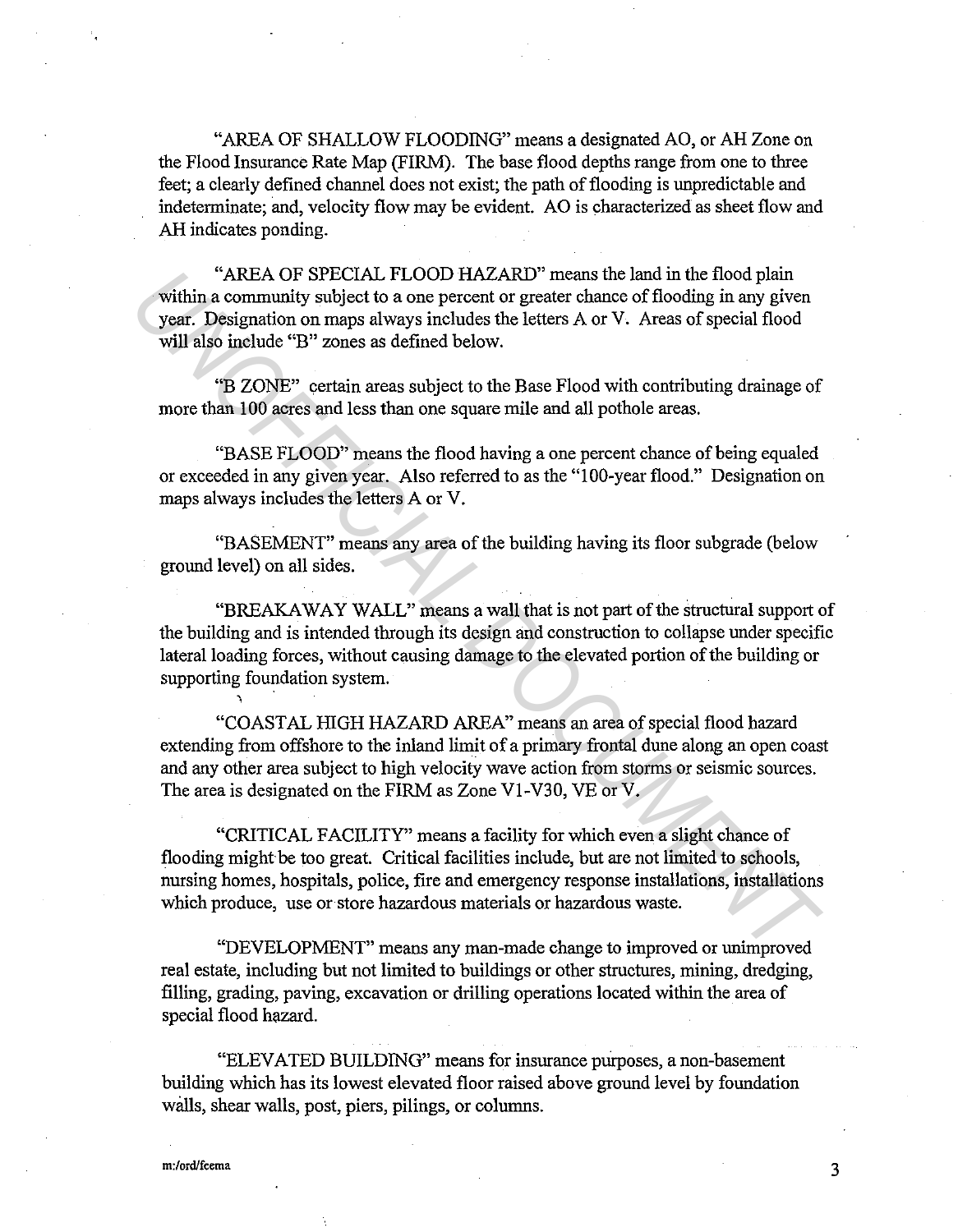"EXISTING MANUFACTURED HOME PARK OR SUBDIVISION" means a manufactured home park subdivision for which the construction of facilities for servicing the lots on which the manufactured homes are to be affixed (including, at a minimum, the installation of utilities, the construction of streets, and either final site grading or the pouring of concrete pads) is completed before the effective date of the adopted floodplain management regulations.

"EXPANSION TO AN EXISTING MANUFACTURED HOME PARK OR SUBDIVISION" means the preparation of additional sites by the construction of facilities for servicing the lots on which the manufactured homes are to be affixed (including the installation of utilities, the construction of streets, and either final site grading or the pouring of concrete pads). <sup>4</sup>EXPANSION TO AN EXISTING MANUFACTURED HOME PARK OR<br> **SUBDIVISION** means the preparation of additional sites by the construction of facility<br>
for servicing the los on which the manufactured homes are to be affixed (inclu

"FLOOD" OR "FLOODING" means a general and temporary condition of partial or complete inundation of normally dry land areas from:

- ( 1 ) The overflow of inland or tidal waters and/or
- (2) The unusual and rapid accumulation of runoff of surface waters from any source.

"FLOOD INSURANCE RATE MAP (FIRM)" means the official map on which the Federal Insurance Administration has delineated both the areas of special flood hazards and the risk premium zones applicable to the community.

"FLOOD PLAIN" means the total area subject to inundation by the base flood including the flood fringe and the floodway areas. ' .

"FLOOD FRINGE" means the area subject to inundation by the base flood, but outside the limits of the floodway, and which may provide needed temporary capacity for flood waters.

"FLOOD INSURANCE STUDY" means the official report provided by the Federal Insurance Administration that includes flood profiles, the Flood Boundary-Floodway Map, and the water surface elevation of the base flood.

"FLOOD WAY" means the channel of a river or other watercourse and the adjacent land areas that must be reserved in order to discharge the base flood without cumulatively increasing the water surface elevation more than one foot.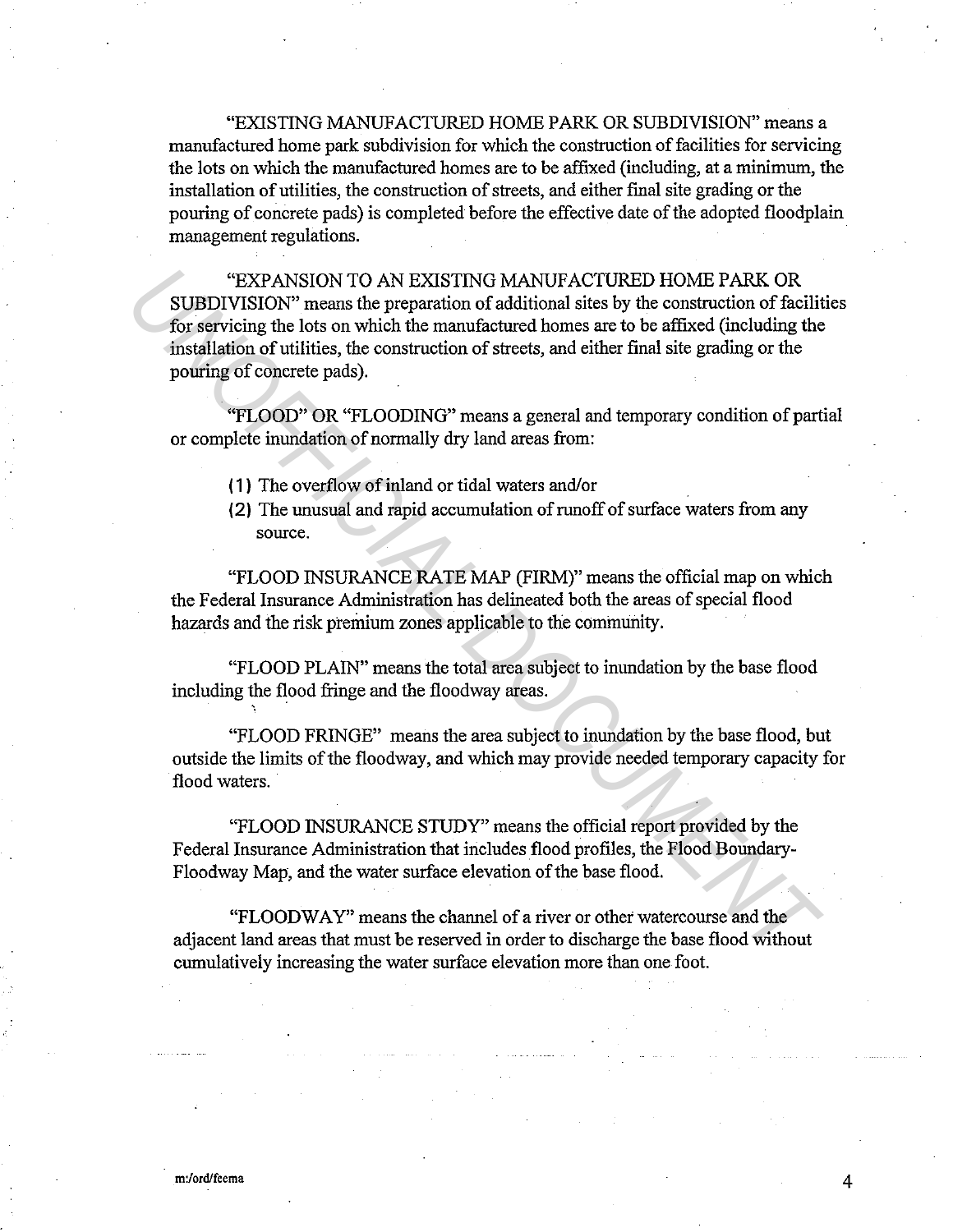"LOWEST FLOOR" means the lowest floor of the lowest enclosed area (including basement). An unfinished or flood resistant enclosure, usable solely for parking of vehicles, building access or storage, in an area other than a basement area, is not considered a building's lowest floor, provided that such enclosure is not built so as to render the structure in violation of the applicable non-elevation design requirements of this ordinance found at Section 5.2-1(2).

"MANUFACTURED HOME" means a factory-assembled structure intended solely for human habitation, which has sleeping, eating and plumbing facilities, that is being used for residential purposes, that was constructed in accordance with the HUD federal manufactured housing construction and safety standards act in effect at the time of construction, and that is constructed in a way suitable for movement along public highways.

"MOBILE HOME/MANUFACTURED HOME PARK" means a tract of land designed and maintained under a single ownership of unified control where two or more spaces or pads are provided solely for the placement of mobile or manufactured homes for residential purposes with or without charge. A mobile home or manufactured home park shall not include mobile home or manufactured home subdivisions or recreational vehicle parks.

"NEW CONSTRUCTION" means structures for which the "start of construction" commenced on or after the effective date of this ordinance.

"RECREATIONAL VEHICLE" means a structure or vehicle, other than a mobile home, which is permanently designed and intended for use for temporary housing purposes. Recreational vehicles shall include, but not necessarily be limited to, campers, motor homes, and travel trailers.

"START OF CONSTRUCTION" includes substantial improvement, and means the date the building permit was issued, provided the actual start of construction, repair, reconstruction, placement or other improvement was within 180 days of the permit date. The actual start means either the first placement of permanent construction of a structure on a site, such as the pouring of slab or footings, the installation of piles, the construction of columns, or any work beyond the stage of excavation; or the placement of a manufactured home on a foundation. Permanent construction does not include land preparation, such as clearing, grading and filling; nor does it include the installation of streets and/or walkways; nor does it include excavation for a basement, footings, piers, or foundations or the erection of temporary forms; nor does it include the installation of the property or accessory buildings, such as garages or sheds not occupied as dwelling units or not part of the main structure. For a substantial improvement, the actual start of construction means the first alteration of any wall, ceiling, floor, or other structural part ofa building, whether or not that alteration affects the external dimensions of the building. <sup>4</sup>NANUFACTURED HOOME? means a factory-assembled structure intended<br>for human habitation, which has sleeping, eating and plumbing facilities, that<br>being used for residential purposes, that was constructed in a<br>condition de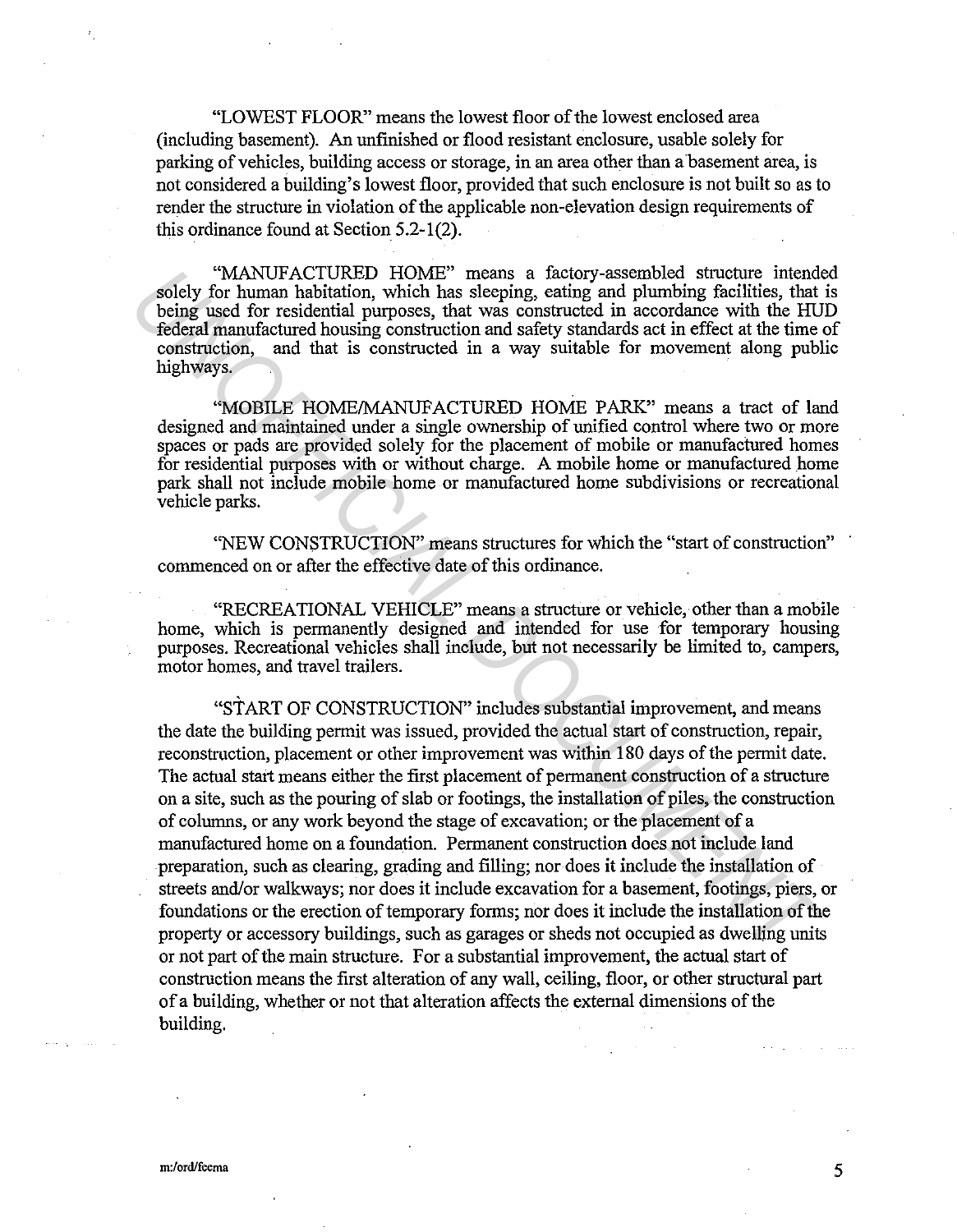"STRUCTURE" Structure means anything that is constructed in or on the ground or over water, including any edifice, gas or liquid storage tank, and any piece of work artificially built up or composed of parts and joined together. For the purposes of this regulation, structure does not include paved areas, fill, or any vehicle.

"SUBSTANTIAL DAMAGE" means damage of any origin sustained by a structure whereby the cost of restoring the structure to its before damaged condition would equal or exceed 50 percent of the market value of the structure before the damage occurred.

"SUBSTANTIAL IMPROVEMENT" means any repair, reconstruction, or improvement of a structure, the cost of which equals or exceeds 50 percent of the market value of the structure either:

( 1 ) Before the improvement or repair is started; or

(2) If the structure has been damaged and is being restored, before the damage occurred. For the purposes of this definition "substantial improvement" is considered to occur when the first alteration of any wall, ceiling, floor, or other structural part of the building commences, whether or not that alteration affects the external dimensions of the structure. *N* out quest of the market value of the structure before the damage occurred.<br>
"CUBSTANTIAL IMPROVEMENT" means any repair, reconstruction, or<br>
improvement of a structure, the cost of which equals or exceeds 50 percent of

The term does not, however, include either:

- ( 1) Any project for improvement of a structure to comply with existing state or local health, sanitary, or safety code specifications which are solely necessary to assure safe living conditions, or
- (2), Any alteration of a structure listed on the National Register of Historic Places or a State Inventory of Historic Places.

"VARIANCE" means a grant of relief from the requirements of this ordinance which permits construction in a manner that would otherwise be prohibited by this ordinance.

"WATER DEPENDENT" means any use which cannot exist in any other location and is dependent on the water by reason of the intrinsic nature of its operations.

Section 2. GENERAL PROVISIONS.

#### (A) LANDS TO WHICH THIS ORDINANCE APPLIES

This ordinance shall apply to all areas of special flood hazards within the City of University Place, Washington.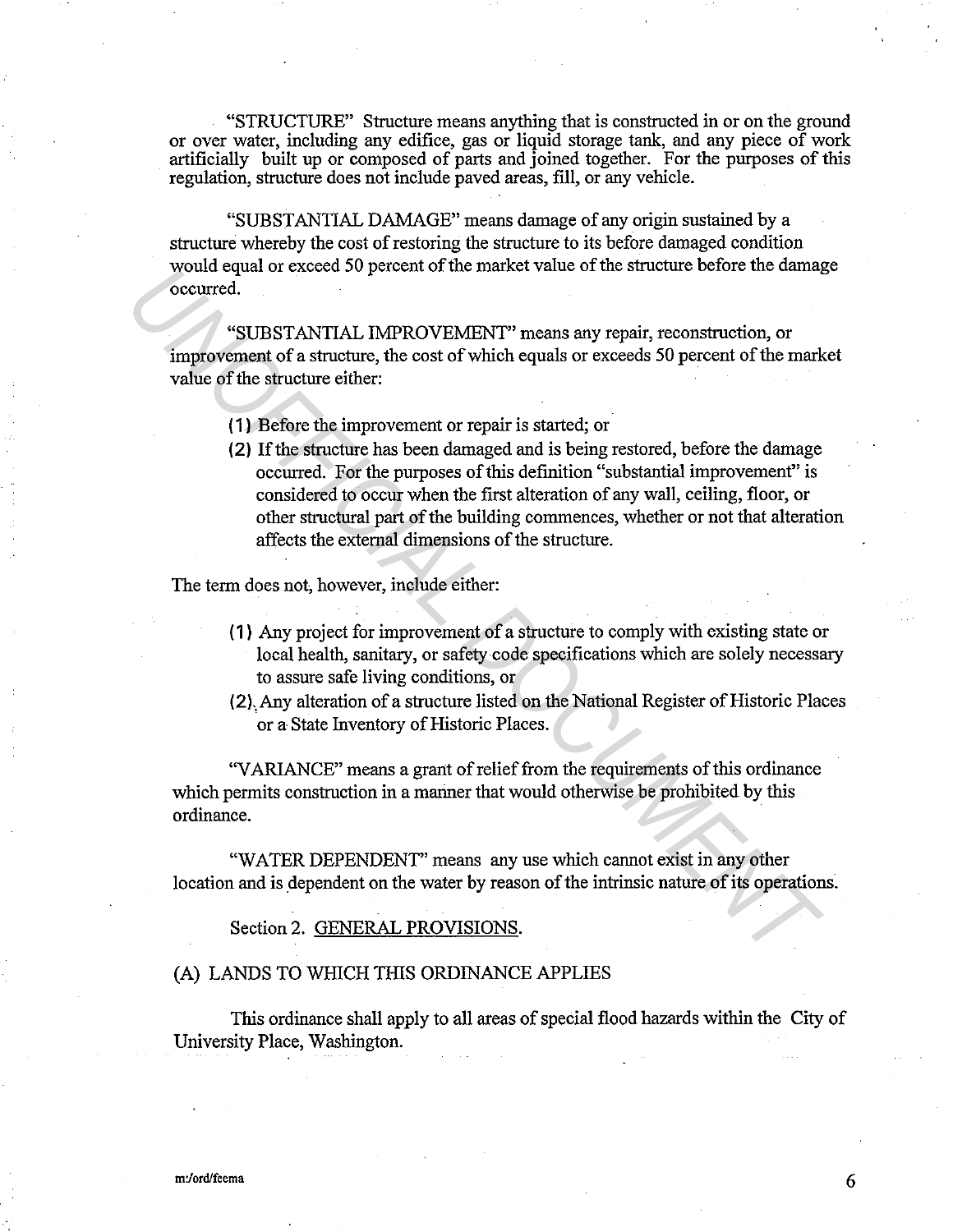### (B) BASIS FOR ESTABLISHING THE AREAS OF SPECIAL FLOOD HAZARD

The areas of special flood hazard identified by the Federal Insurance Administration in a scientific and engineering report entitled "The Flood Insurance Study for Pierce County," dated August 19, 1987, as amended, with accompanying Flood Insurance Maps, as amended, are hereby adopted by reference and declared to be a part of this ordinance. The Flood Insurance Study is on file at City Hall. . ·

### (C) PENAL TIES FOR NONCOMPLIANCE

No structure or land shall hereafter be constructed, located, extended, converted, or altered without full compliance with the terms of this ordinance and other applicable regulations. Violations of the provisions of this ordinance by failure to comply with any of its requirements (including violations of conditions and safeguards established in connection with conditions), shall constitute a misdemeanor. Any person who violates this ordinance or fails to comply with any of its requirements shall upon conviction thereof be fined not more than \$1000.00 or imprisoned for not more than 90 days, or both, for each violation, and in addition shall pay all costs and expenses involved in the case. Nothing herein contained shall prevent the City of University Place from taking such other lawful action as is necessary to prevent or remedy any violation. (C) PENALTIES FOR NONCOMPLIANCE<br>
<sup>1</sup>No structure or land shall hereafter be constructed, located, extended, converted,<br>
or altered without illl compliance with the terms of this ordinance and other applicable<br>
regulations.

### (D) ABROGATION AND GREATER RESTRICTIONS

This ordinance is not intended to repeal, abrogate, or impair any existing easements, covenants, or deed restrictions. However, where this ordinance and another ordinance, easement, covenant, or deed restriction conflict or overlap, whichever imposes the more stringent restrictions shall prevail.

#### (E) INTERPRETATION

In the interpretation and application of this ordinance, all provisions shall be:

- (1) Considered as minimum requirements;
- (2) Liberally construed in favor of the governing body; and,
- (3) Deemed neither to limit or repeal any other powers granted under State statues.

#### (F) WARNING AND DISCLAIMER OF LIABILITY

The degree of flood protection required by this ordinance is considered reasonable for regulatory purposes and is based on scientific and engineering considerations. Larger floods can and will occur on rare occasions. Flood heights may be increased by manmade or natural causes. This ordinance does not imply that land outside the areas of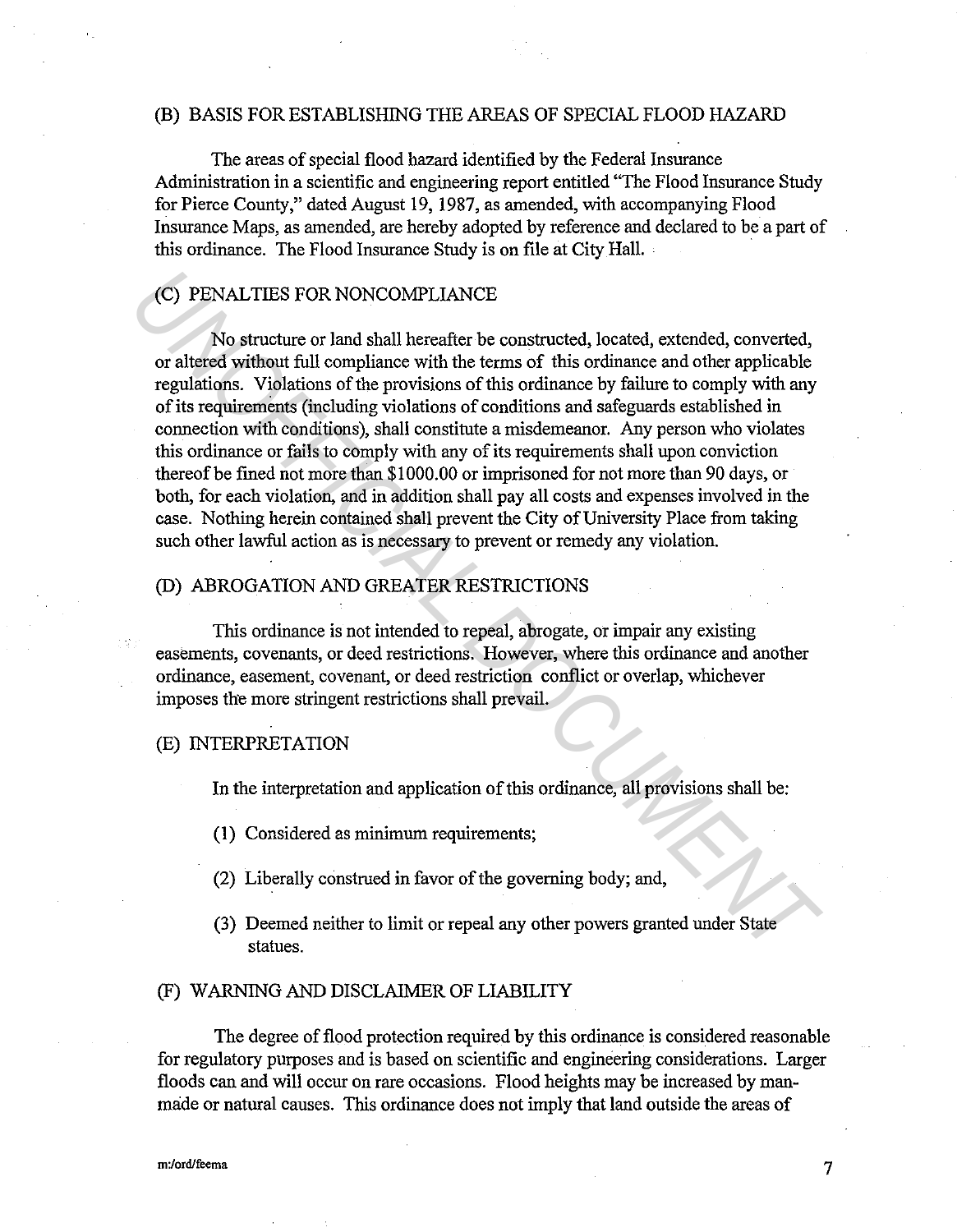special flood hazards or uses permitted within such areas will be free from flooding or flood damages. This ordinance shall not create liability on the part of the City of University Place, any officer or employee thereof, or the Federal Insurance Administration, for any flood damages that result from reliance on this ordinance or any administrative decision lawfully made hereunder.

### Section 3. ADMINISTRATION.

### (A) SITE DEVELOPMENT PERMIT

(1) Site Development Permit Required. A site development permit and building permit if applicable shall be obtained before construction or development begins within any area of special flood hazard established in Section 2 (b). The permit shall be for all structures including manufactured homes, and for all development including fill and other activities.

(2) Application for Site Development Permit. Application for a site development permit shall be made on forms furnished by Planning and Community Development Department, and in addition to the minimum requirements in the Public Work Standards, may include but not be limited to plans in duplicate drawn to scale showing the nature, location, dimensions, and elevations of the area in question; existing or proposed structures; fill, storage of materials, drainage facilities, and the location of the foregoing. Specifically, the following information is required: (A) SITE DEVELOPMENT PERMIT<br>
(1) Site Development Permit Required. A site development permit and build<br>
mermit if applicable shall be obtained before construction or development hegins within<br>
any area of special flood haz

(a) Elevation in relation to mean sea level, of the lowest floor (including basement) of all structures;

(b) Elevation in relation to mean sea level to which any structure has been flood proofed;

( c) Certification by a registered professional engineer or architect that the flood proofing methods for any nonresidential structure meet the flood proofing criteria in Section  $4(b)(2)$ ; and

( d) Description of the extent to which a watercourse will be altered or relocated as a result of proposed development.

#### (B) DESIGNATION OF THE LOCAL ADMINISTRATOR

The Public Works Department is hereby appointed to administer and implement this ordinance by granting or denying site development permit applications through the City Permit Center in accordance with its provisions.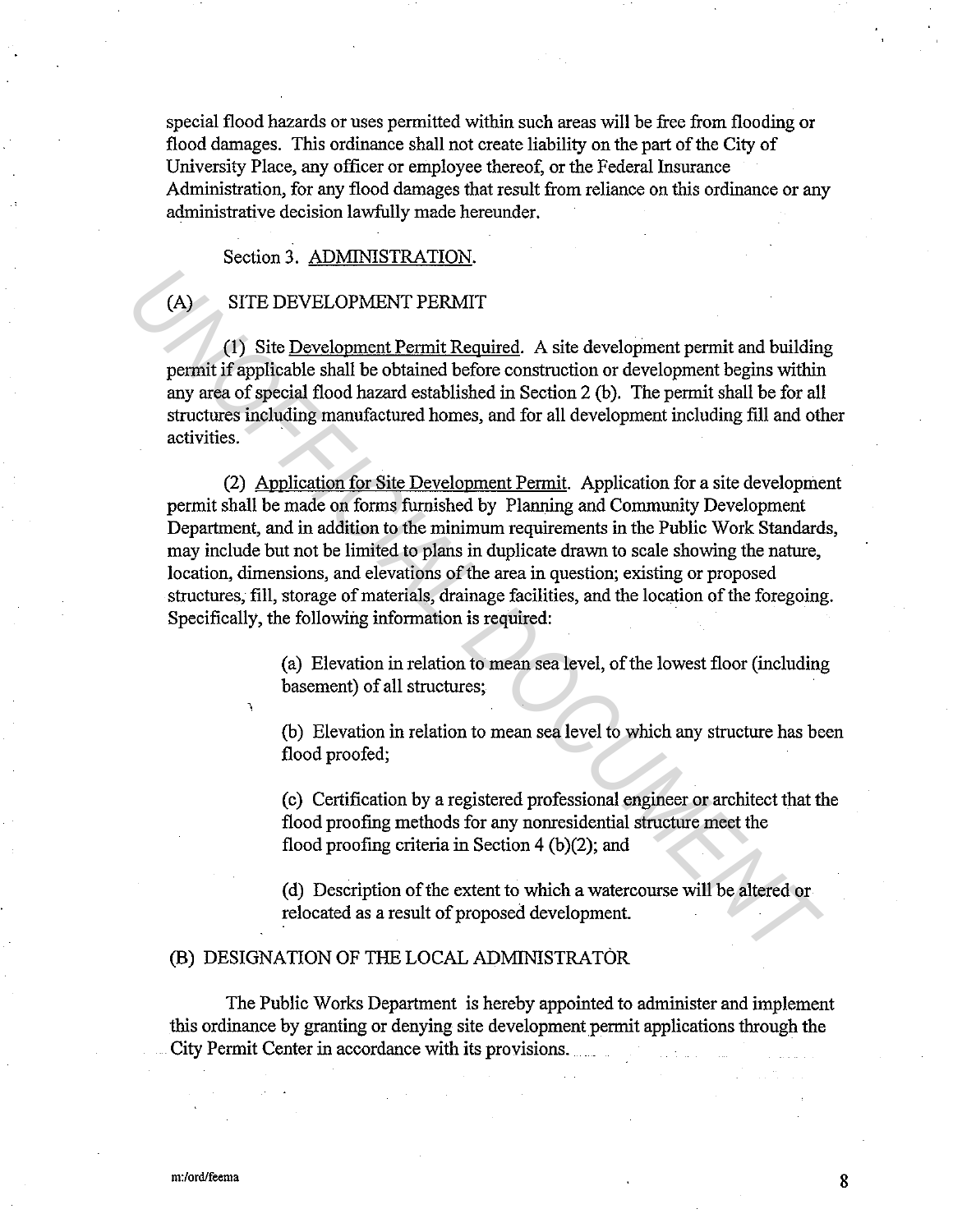#### (C) DUTIES AND RESPONSIBILITIES OF THE LOCAL ADMINISTRATOR

Duties of the Public Works Department shall include, but not be limited to:

#### (1) Permit Review

(a) Review all site development permits to determine that the permit requirements of this ordinance have been satisfied.

(b) Review all site development permits to determine that all necessary permits have been obtained from those Federal, State, or local governmental agencies from which prior approval is required.

( c) Review all site development permits to determine if the proposed development is located in the floodway. If located in the floodway, assure that the encroachment provisions of Section 4 (c)(l) are met.

#### (2) Use of Other Base Flood Data

When base flood elevation data has not been provided in accordance with Section 2 (b),, the Public Works Department shall obtain, review, and reasonably utilize any ·base flood elevation and floodway data available from a Federal, State or other source, in order to administer Sections 4 (b), , and Section 4 (c). **Examplements** of this ordinance have been satisfied.<br>
(b) Review all site development permits to determine that all necessary<br>
permits have been obtained from those Federal, State, or local governmental agencies<br>
from whi

(3) Information to be Obtained and Maintained

' (a) Where base flood elevation data is provided through the Flood Insurance Study or required as in Section 3 ( $c$ )(2), obtain and record the actual elevation (in relation to mean sea level) of the lowest floor (including basement) of all new or substantially improved structures, and whether or not the structure contains a basement.

(b) For all new or substantially improved flood proofed structures:

- (i) Verify and record the actual elevation (in relation to mean sea level), and
- (ii) Maintain the flood proofing certifications required in Section 3 (a)(2)(C).

( c) Maintain for public inspection all records pertaining to the provisions of this ordinance.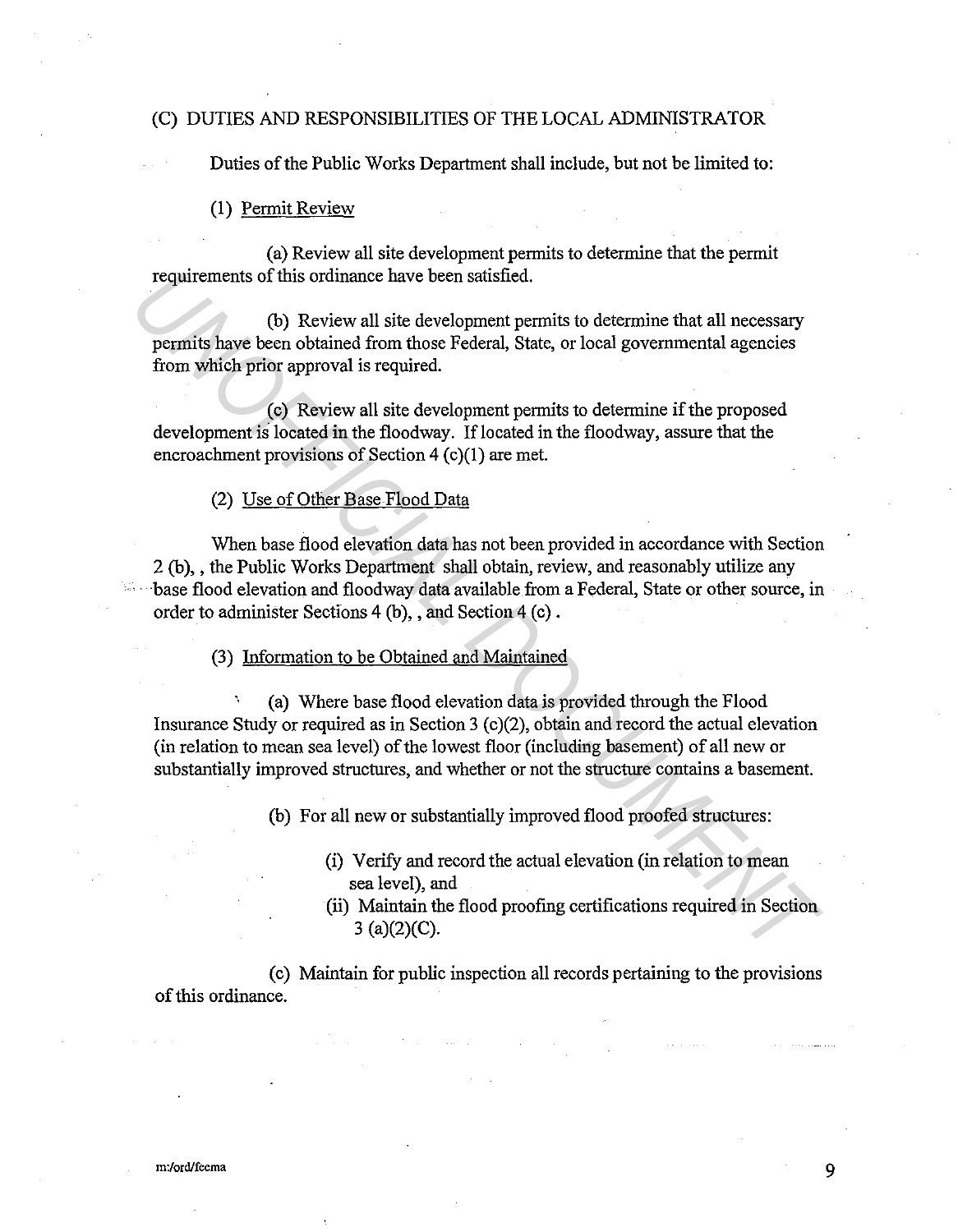### (4) Alteration of Watercourses

(a) Notify adjacent communities and the Department of Ecology prior to any alteration or relocation of a watercourse, and submit evidence of such notification to the Federal Insurance Administration.

(b) Require that maintenance is provided within the altered or relocated portion of said watercourse so that the flood carrying capacity is not diminished.

### (5) Interpretation of FIRM Boundaries

Make interpretations where needed, as to exact location of the boundaries of the areas of special flood hazards (for example, where there appears to be a conflict between a mapped boundary and actual field conditions). The person contesting the location of the boundary shall be given a reasonable opportunity to appeal the interpretation as provided in Ordinance 130. **Example 19 and 19 and 19 and 19 and 19 and 19 and 19 and 19 and 19 and 19 and 19 and 19 and 19 and 19 and 19 and 19 and 19 and 19 and 19 and 19 and 19 and 19 and 19 and 19 and 19 and 19 and 19 and 19 and 19 and 19 and 19** 

### (D) VARIANCES

(1) The Hearing Examiner may grant a variance to the requirements of this Ordinance. Before granting a variance the Hearing Examiner shall consider all technical evaluations, all relevant factors, standards specified in other sections of this ordinance, and:

- a) The danger that materials may be swept onto other lands to the injury of others;
- b) The danger to life and property due to flooding or erosion damage;
- c) The susceptibility of the proposed facility and its contents to flood damage and the effect of such damage on the individual owner;
- d) The importance of the services provided by the proposed facility to the community;
- e) The necessity to the facility of a waterfront location, where applicable;
- f) The availability of alternative locations for the proposed use which are not subject to flooding or erosion damage;
- g) The compatibility of the proposed use with existing and anticipated development;
- h) The relationship of the proposed use to the comprehensive plan and flood plain management program for that area;
- i) The safety of access to the property in times of flood for ordinary and emergency vehicles;
- j) The expected heights, velocity, duration, rate of rise, and sediment transport of the flood waters and the effects of wave action, if applicable, expected at the site; and,

10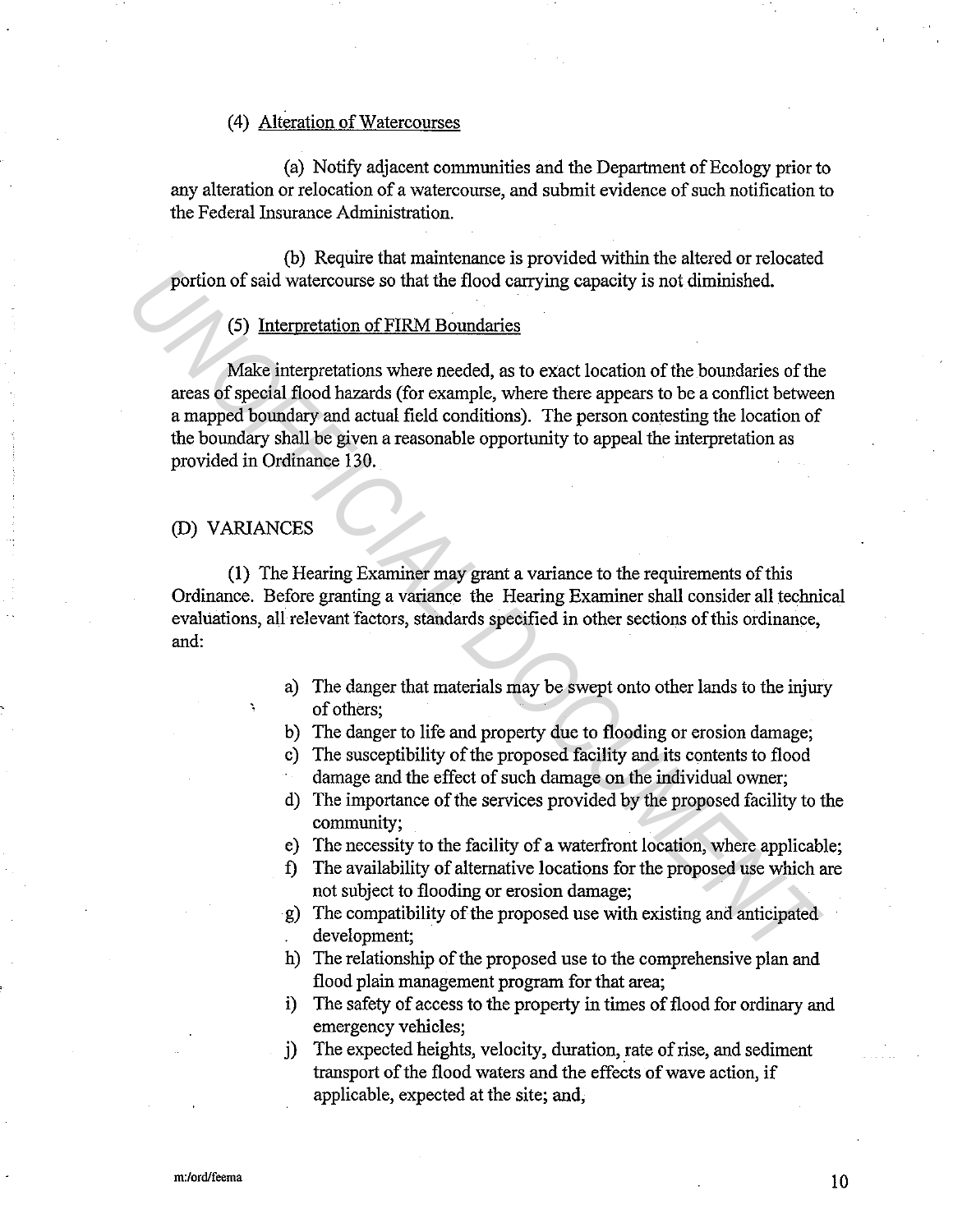k) The costs of providing governmental services during and after flood conditions, including maintenance and repair of public utilities and facilities such as sewer, gas, electrical, and water systems, and streets and bridges.

(2) Upon consideration of the factors of Section 3 (d)(1)(D) and the purposes of this ordinance, the Hearing Examiner may attach such conditions to the granting of variances as it deems necessary to further the purposes of this ordinance. The decision of the Hearing Examiner shall include the written warning provided for in Section H below should a variance be granted.

(3) The City Clerk shall maintain the records of all appeal actions. the Public Works Department shall report any variances to the Federal Insurance Administration upon request.

(4) Conditions for Variances

(a) Generally, the only condition under which a variance from the elevation standard may be granted is for new construction and substantial improvements to be erected on a lot of one-half acre or less in size contiguous to and surrounded by lots with existing structures constructed below the base flood level, providing items (I-xi) in Section 3  $(d)(1)(D)$  have been fully considered. As the lot size increases the technical justification required for issuing the variance increases. variances as it deems necessary to further the purposes of this ordinance. The decision of<br>the Hearing Examiner shall include the written warning provided for in Section H below<br>should a variance be granted.<br>(3) The City C

(b) Variances may be issued for the reconstruction, rehabilitation, or restoration of structures listed on the National Register of Historic Places or the State Inventory of Historic Places, without regard to the procedures set forth in this section.

(c) Variances shall not be issued within a designated floodway if any increase in flood levels during the base flood discharge would result.

( d) Variances shall only be granted upon a determination that the variance is the minimum necessary, considering the flood hazard, to afford relief.

- ( e) Variances shall only be issued upon:
- (i) A showing of good and sufficient cause;
- '(ii) A determination that failure to grant the variance would result in exceptional hardship to the applicant;
- {iii) A determination that the granting of a variance will not result in increased flood heights, additional threats to public safety, extraordinary public expense, create nuisances, cause fraud on or victimization of the public as identified in Section 3 (d)(1)(D), or conflict with existing local laws or ordinances.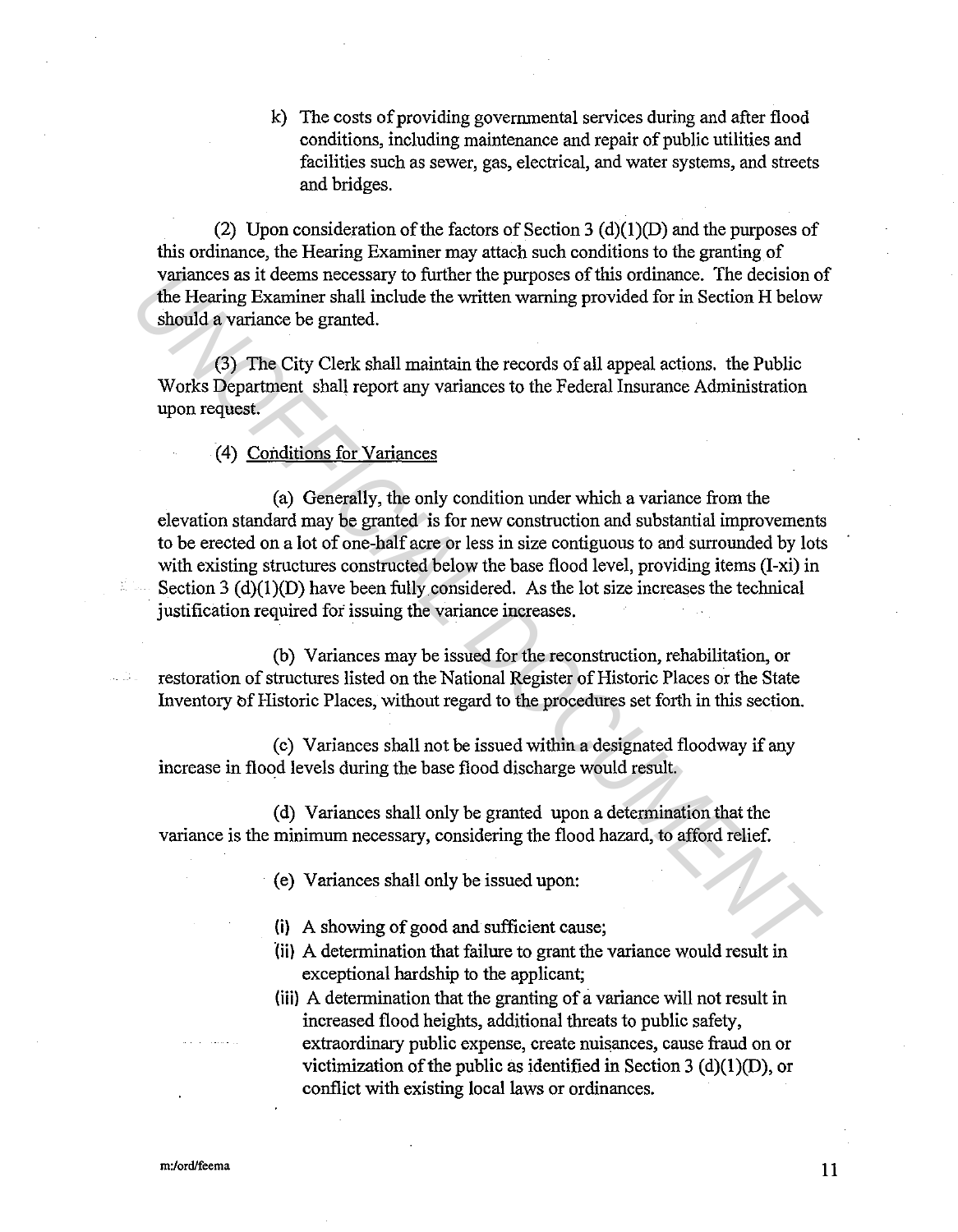(f) Variances as interpreted in the National Flood Insurance Program are based on the general zoning law principle that they pertain to a physical piece or property; they are not personal in nature and do not pertain to the structure, its inhabitants, economic or financial circumstances. They primarily address small lots in densely populated residential neighborhoods. As such, variances from the flood elevations should be quite rare.

(g) Variances may be issued for nonresidential buildings in very limited circumstances to allow a lesser degree of flood proofing than watertight or dry-flood proofing, where it can be determined that such action will have low damage potential, complies with all other variance criteria except Section 3 (d)(2)(A), and otherwise complies with Sections 4 (a)(1) and 4 (a)(2). (g) Variances may be issued for nonesidential buildings in very limite<br>
circumstances to allow a lesser degree of flood proofing than watertight or dry-flood<br>
proofing, where it can be determined that such action will hav

(h) Any applicant to whom a variance is granted shall be given written notice that the structure will be permitted to be built with a lowest floor elevation below the base flood elevation and that the cost of flood insurance will be commensurate with the increased risk resulting from the reduced lowest floor elevation.

(5) Variance Procedure Variances shall be processed in accordance with Ordinance 130.

Section 4. Provisions for Flood Hazard Reduction.

### (A) GENERAL STANDARDS

In all areas of special flood hazards, the following standards are required:

(1) Anchoring

(a) All new construction and substantial improvements shall be anchored to prevent flotation, collapse, or lateral movement of the structure.

(b) All manufactured homes must likewise be anchored to prevent flotation, collapse, or lateral movement, and shall be installed using methods and practices that minimize flood damage. Anchoring methods may include, but are not limited to, use of over-the-top or frame ties to ground anchors (Reference FEMA's "Manufactured. Home Installation in Flood Hazard Areas" guidebook for additional techniques).

(2) Construction Materials and Methods

(a) All new construction and substantial improvements shall be constructed with materials and utility equipment resistant to flood damage.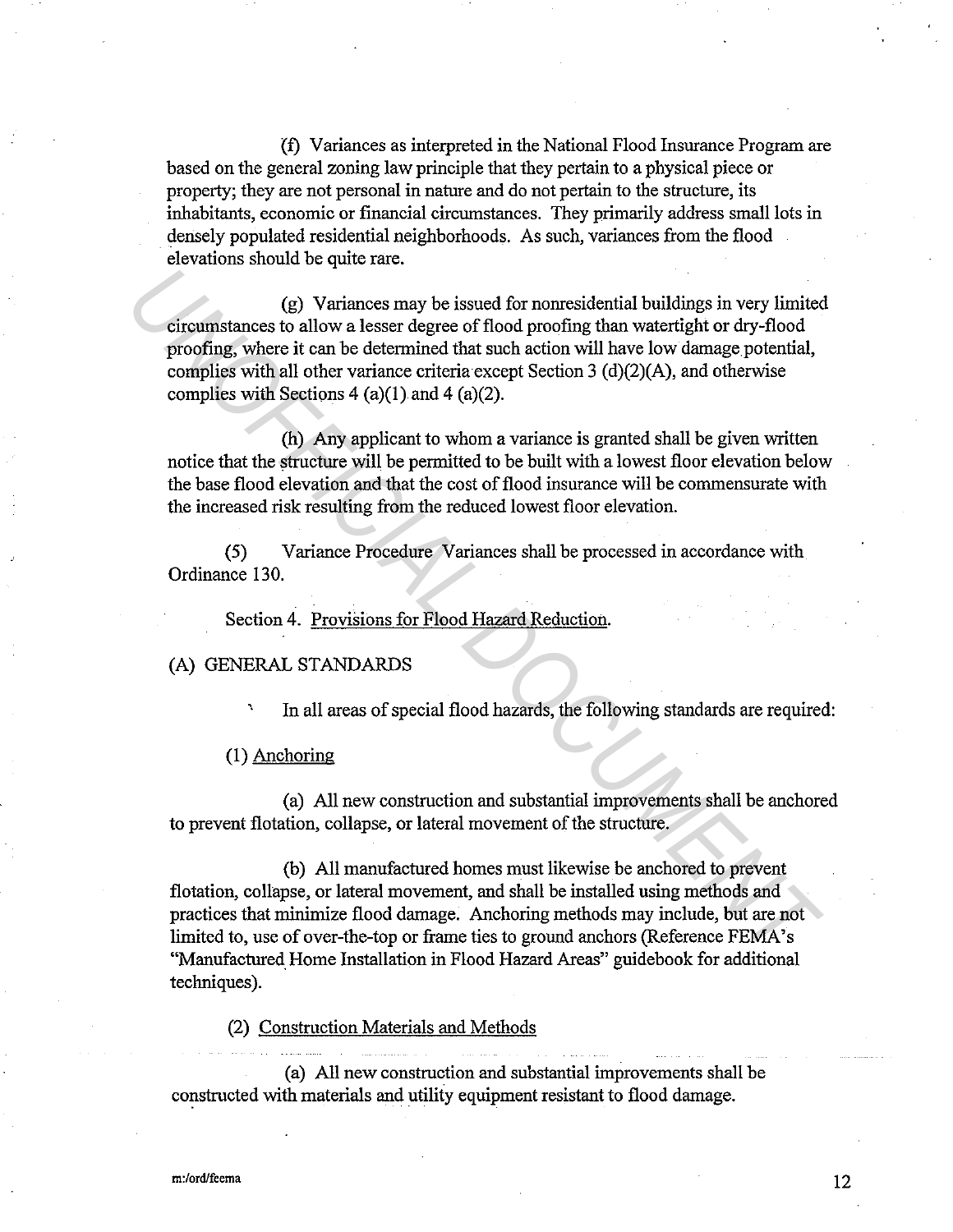(b) All new construction and substantial improvements shall be constructed using methods and practices that minimize flood damage.

( c) Electrical, heating, ventilation, plumbing, and air-conditioning equipment and other service facilities shall be designed and/or otherwise elevated or located so as to prevent water from entering or accumulating within the components during conditions of flooding.

### (3) Utilities

(a) All new and replacement water supply systems shall be designed to minimize or eliminate infiltration of flood waters into the system;

(b) New and replacement sanitary sewage systems shall be designed to minimize or eliminate infiltration of flood waters into the systems and discharge from the systems into flood waters; and, (3) Utilities<br>
(a) All new and replacement water supply systems shall be designed to<br>
minimize or eliminate infiltration of flood waters into the systems shall be designed to<br>
minimize or eliminate infiltration of flood wa

( c) On-site waste disposal systems shall be located to avoid impairment to them or contamination from them during flooding.

#### ( 4) Subdivision Proposals

(a) All subdivision proposals shall be consistent with the need to . minimize flood damage;

(b) All subdivision proposals shall have public utilities and facilities such as sewer, gas, electrical, and water systems located and constructed to minimize flood damage;

( c) All subdivision proposals shall have adequate drainage provided to reduce exposure to flood damage; and,

( d) Where base flood elevation data has not been provided or is not available from another authoritative source, it shall be generated for subdivision proposals and other proposed developments which contain at least 5 lots .

#### (5) Review of Building Permits

Where elevation data is not available either through the Flood Insurance Study or from another authoritative source (Section 3 [c][2]), Applications for building permits shall be reviewed to assure that proposed construction will be reasonably safe from flooding. The test of reasonableness is a local judgment and includes use of historical data, high water marks, photographs of past flooding, etc., where available. Failure to elevate at least two feet above grade in these zones may result in higher insurance rates.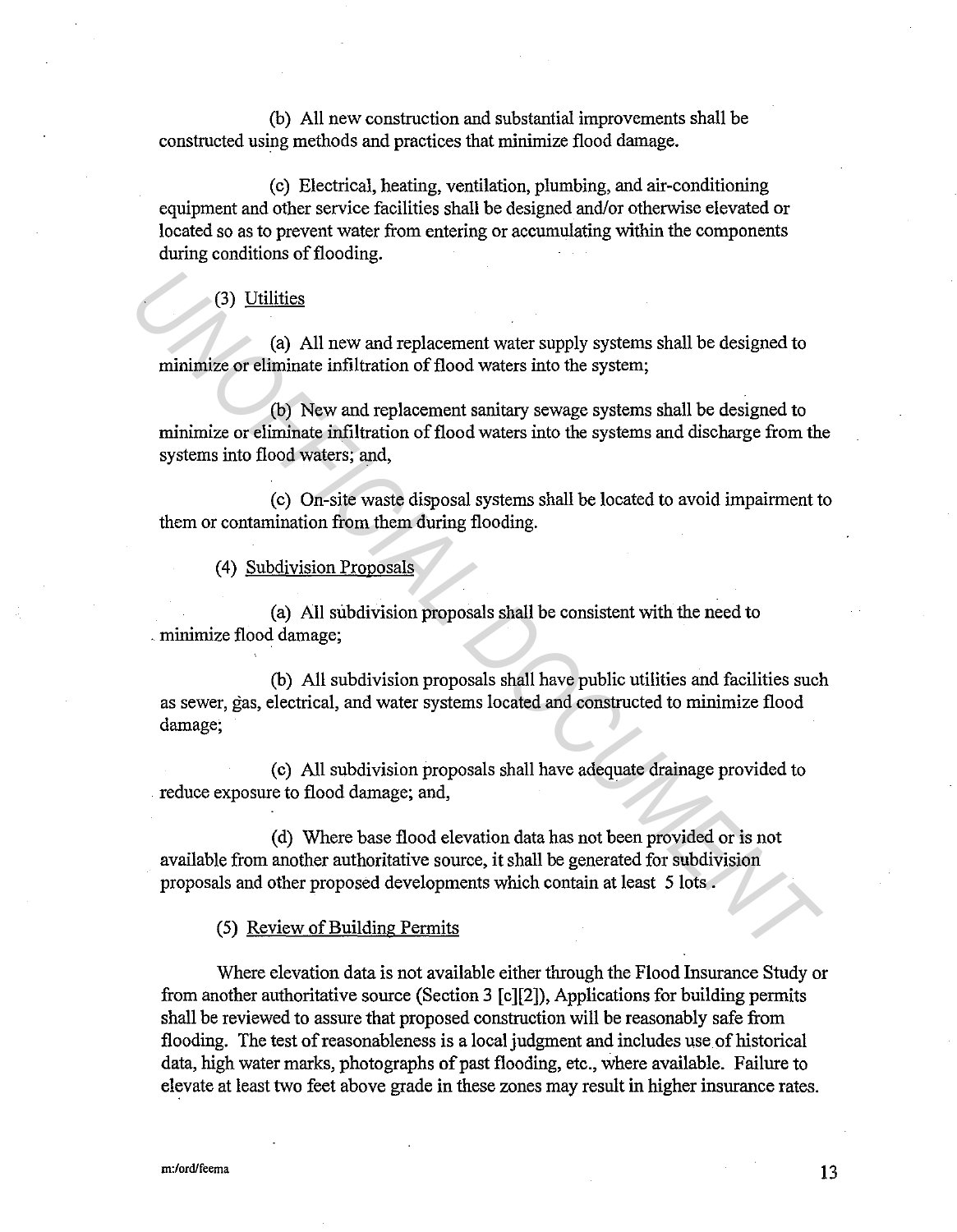#### (B) SPECIFIC STANDARDS

In all areas of special flood hazards where base flood elevation data has been provided as set forth in Section 2 (b), or Section 2 (c)(2), the following provisions are required:

### (1) Residential Construction

(a) New construction and substantial improvement of any residential structure shall have the lowest floor, including basement, elevated one foot above the base flood elevation.

(b) Fully enclosed areas below the lowest floor that are subject to flooding are prohibited, or shall be designed to automatically equalize hydrostatic flood forces on exterior walls by allowing for the entry and exit of floodwaters. Designs for meeting this requirement must be either be certified by a registered professional engineer or architect or must meet or exceed the following minimum criteria: (a) New construction and substantial improvement of any residential<br>structure shall have the lowest floor, including basement, elevated one foot above the<br>base flood elevation.<br>(b) Fully enclosed areas below the lowest flo

- (i) A minimum of two openings having a total net area of not less than one square inch for every square foot of enclosed area subject to flooding shall be provided.
- (ii) The bottom of all openings shall be no higher than one foot above grade.
- (iii) Openings may be equipped with screens, louvers, or other coverings or devices provided that they permit the automatic entry and exit of floodwaters.

#### (2)'° Non-Residential Construction

New construction and substantial improvement of any commercial, industrial or other nonresidential structure shall either have the lowest floor, including basement, elevated one foot above the base flood elevation; or, together with attendant utility and sanitary facilities, shall:

(a) Be flood proofed so that below one foot above the base flood level the structure is watertight with walls substantially impermeable to the passage of water;

(b) Have structural components capable of resisting hydrostatic and hydrodynamic loads and effects of buoyancy;

( c) Be certified by a registered professional engineer or architect that the design and methods of construction are in accordance with accepted standards of practice for meeting provisions of this subsection based on their development and/or review of the structural design, specifications and plans. Such certifications shall be provided to the official as set forth in Section 3  $(c)(3)$ ;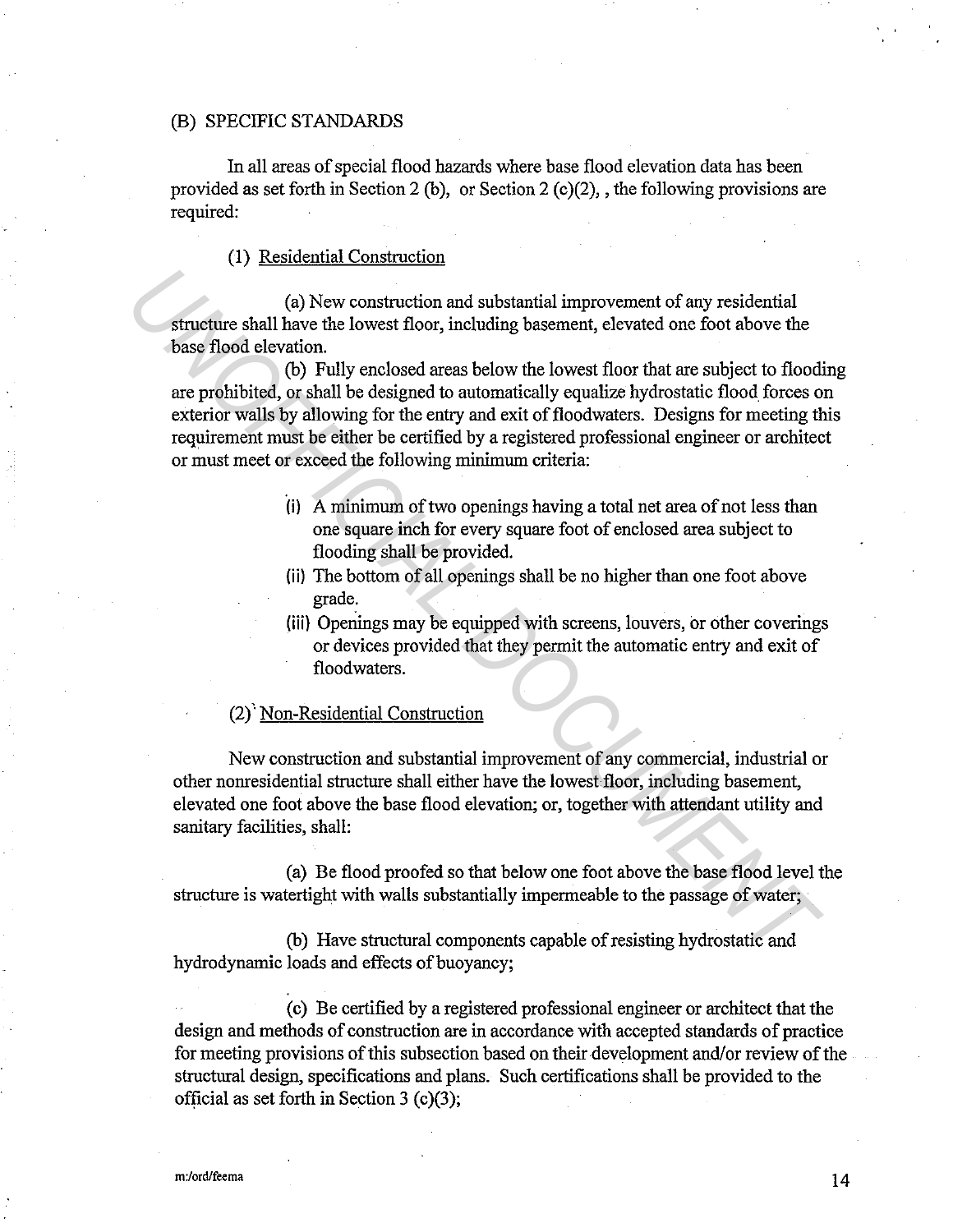( d) Nonresidential structures that are elevated, not flood proofed, must meet the same standards for space below the lowest floor as described in Section 4  $(b)(1)(B);$ 

( e) Applicants flood proofing nonresidential buildings shall be notified that flood insurance premiums will be based on rates that are one foot below the flood proofed level (e.g. a building flood proofed to the base flood level will be rated as one foot below.

#### (3) Manufactured Homes

(a) All manufactured homes to be placed or substantially improved within Zones Al-A30, AH, and AE on the community's FIRM on sites:

- (i) Outside of a manufactured home park or subdivision,
- (ii) In a new manufactured home park or subdivision,
- (iii) In an expansion to an existing manufactured home park or subdivision, or
- (iv) In an existing manufactured home park or subdivision on which a manufactured home has incurred "substantial damage" as the result of a flood;

shall be elevated on a permanent foundation such that the lowest floor of the manufactured home is elevated one foot above the base flood elevation and be securely anchored to an adequately designed foundation system to resist flotation, collapse and lateral movement.

(b) Manufactured homes to be placed or substantially improved on sites in an existing manufactured home park or subdivision within Zones Al-30, AH, and AE on the community's FIRM that are not subject to the above manufactured home provisions be elevated so that either: proof level (e.g. a building flood proofed to the base flood level will be rated as one<br> **Foot below.**<br>
(3) Manufactured Homes<br>
(6) All manufactured homes to be placed or substantially improved within Zones<br>
Al-A30, AH, an

- (i) The lowest floor of the manufactured home is elevated one foot above the base flood elevation, or
- (ii) The manufactured home chassis is supported by reinforced piers or other foundation elements of at least equivalent strength that are no less than 36 inches in height above grade and be securely anchored to an adequately designed foundation system to resist flotation, collapse, and lateral movement.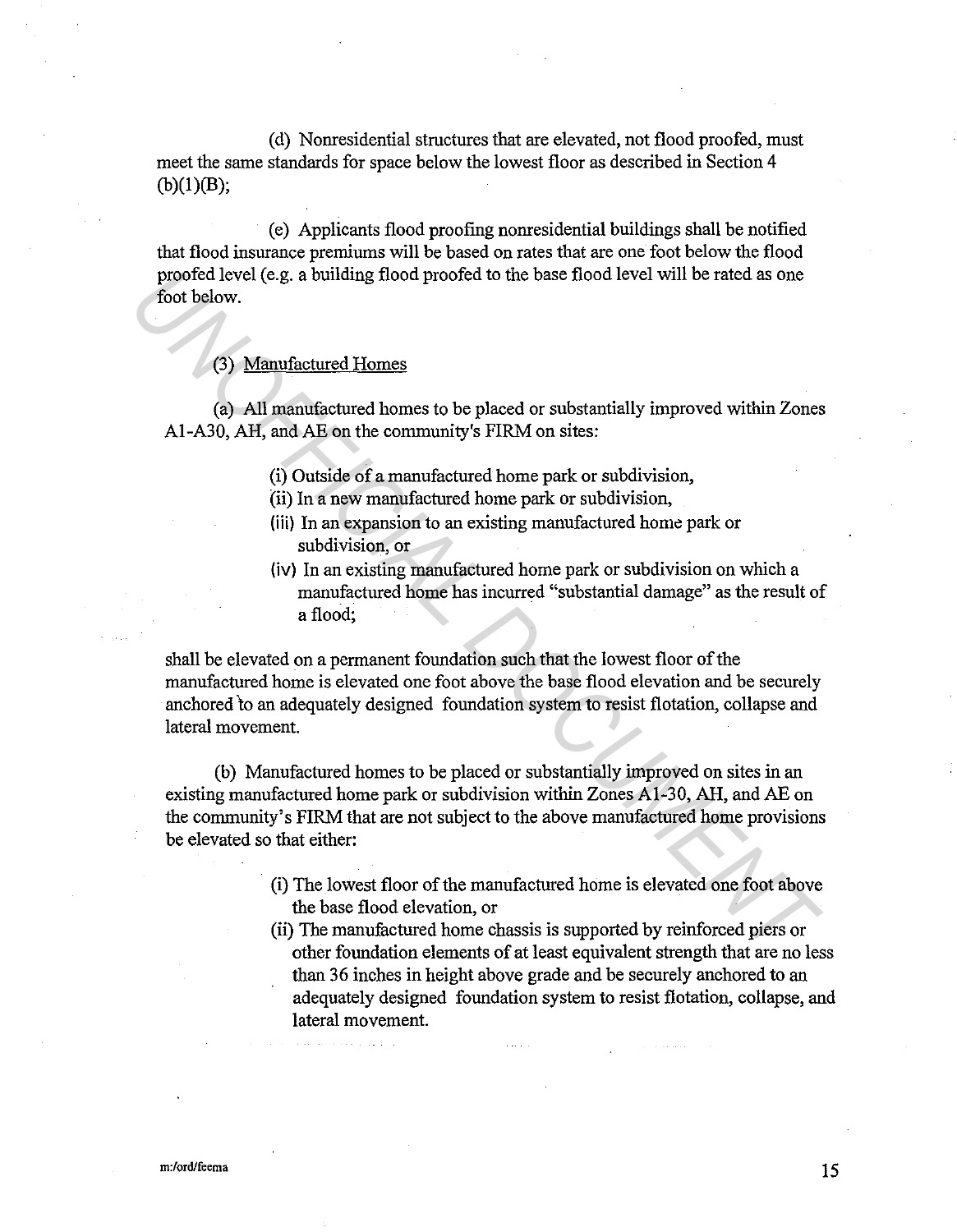#### (4) Recreational Vehicles

(1) Recreational vehicles placed on sites within Zones Al-30, AH, and AE on the community's FIRM either:

(a) Be on the site for fewer than 180 consecutive days,

- (b) Be fully licensed and ready for highway use, on its wheels or jacking system, is attached to the site only by quick disconnect type utilities and security devices, and has no permanently attached additions; or
- (c) Meet the requirements of Section 4 (b)(3) above and the elevation and anchoring requirements for manufactured homes.

# (C) FLOODWAYS

Located within areas of special flood hazard established in Section 2 (b) are areas designated as floodways. Since the floodway is an extremely hazardous area due to the velocity of flood waters which carry debris, potential projectiles, and erosion potential, the following provisions apply:

(1) Prohibit encroachments, including fill, new construction, substantial improvements, and other development unless certification by a registered professional engineer or architect is provided demonstrating that encroachments shall not result in any increase in flood levels during the occurrence of the base flood discharge.

(2)'• Construction or reconstruction of residential structures is prohibited within designated floodways, except for (i) repairs, reconstruction, or improvements to a structure which do not increase the ground floor area; and (ii) repairs, reconstruction or improvements to a structure, the cost of which does not exceed 50 percent of the market value of the structure either, (A) before the repair, or reconstruction is started, or (B) if the structure has been damaged, and is being restored, before the damage occurred. Work done on structures to comply with existing health, sanitary, or safety codes or to structures identified as historic places shall not be included in the 50 percent. (b) Be fully licensed and ready for highway use, on its wheels or jackin<br>system, is stated and the site only by quick disconnect type utilities<br>and security devices, and has no permanently attached additions; or<br>and securi

(3) If Section 4 (c)(l) is satisfied, all new construction and substantial improvements shall comply with all applicable flood hazard reduction provisions of Section 4.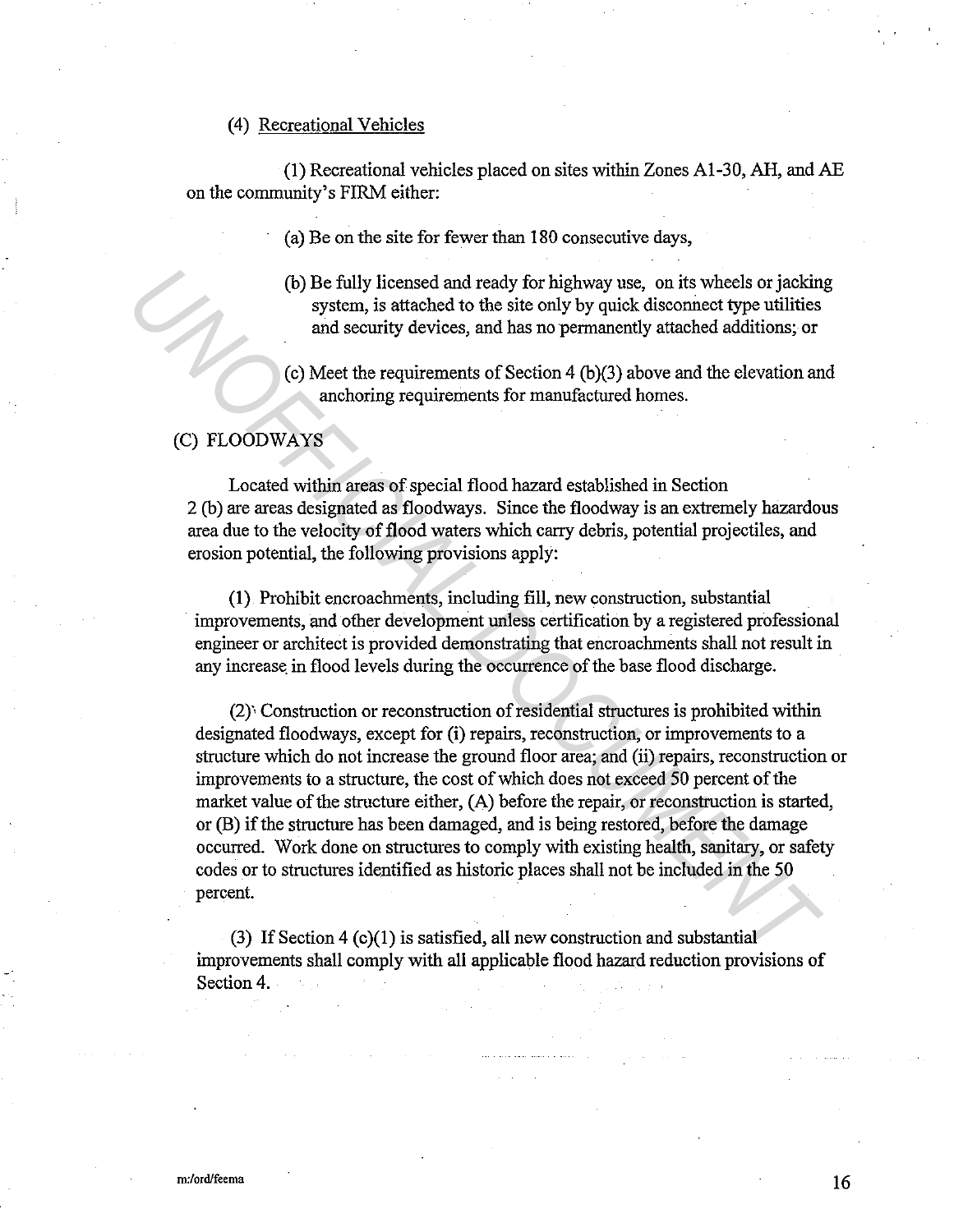#### (D) ENCROACHMENTS

The cumulative effect of any proposed development, where combined with all other existing and anticipated development, shall not increase the water surface elevation of the base flood more than one foot at any point.

#### (E) STANDARDS FOR SHALLOW FLOODING AREAS (AO ZONES)

Shallow flooding areas appear on FIRMs as AO zones with depth designations. The base flood depths in these zones range from 1 to 3 feet above ground where a clearly defined channel does not exist, or where the path of flooding is unpredictable and where velocity flow may be evident. Such flooding is usually characterized as sheet flow. In these areas, the following provisions apply:

(1) New construction and substantial improvements of residential structures and manufactured homes within AO zones shall have the lowest floor (including basement) elevated above the highest grade adjacent to the building, one foot or more above the depth number specified on the FIRM (at least two feet if no depth number is specified).

(2) New construction and substantial improvements of nonresidential structures within AO zones shall either:

- (a) Have the lowest floor (including basement) elevated above the highest adjacent grade of the building site, one foot or more above the depth number specified on the FIRM (at least two feet if no depth number is specified); or
- ' (b) Together with attendant utility and sanitary facilities, be completely flood proofed to or above that level so that any space below that level is watertight with walls substantially impermeable to the passage of water and with structural components having the capability of resisting hydrostatic and hydrodynamic loads and effects of buoyancy. If this method is used, compliance shall be certified by a registered professional engineer or architect as in Section  $4(b)(2)(C)$ . Shallow flooding areas appear on FIRMs as AO zones with depth designations. The base flood depths in these zones range from 1 to 3 feet above ground where a clear<br>defined channel does not exist, or where the path of flood

(3) Require adequate drainage paths around structures on slopes to guide floodwaters around and away from proposed structures.

(4) Recreational vehicles placed on sites within AO Zones on the community's FIRM either:

- (a) Be on the site for fewer than 180 consecutive days,
- (b) Be fully licensed and ready for highway use, on its wheels or jacking system, is attached to the site only by quick disconnect type utilities and security devices, and has no permanently attached additions; or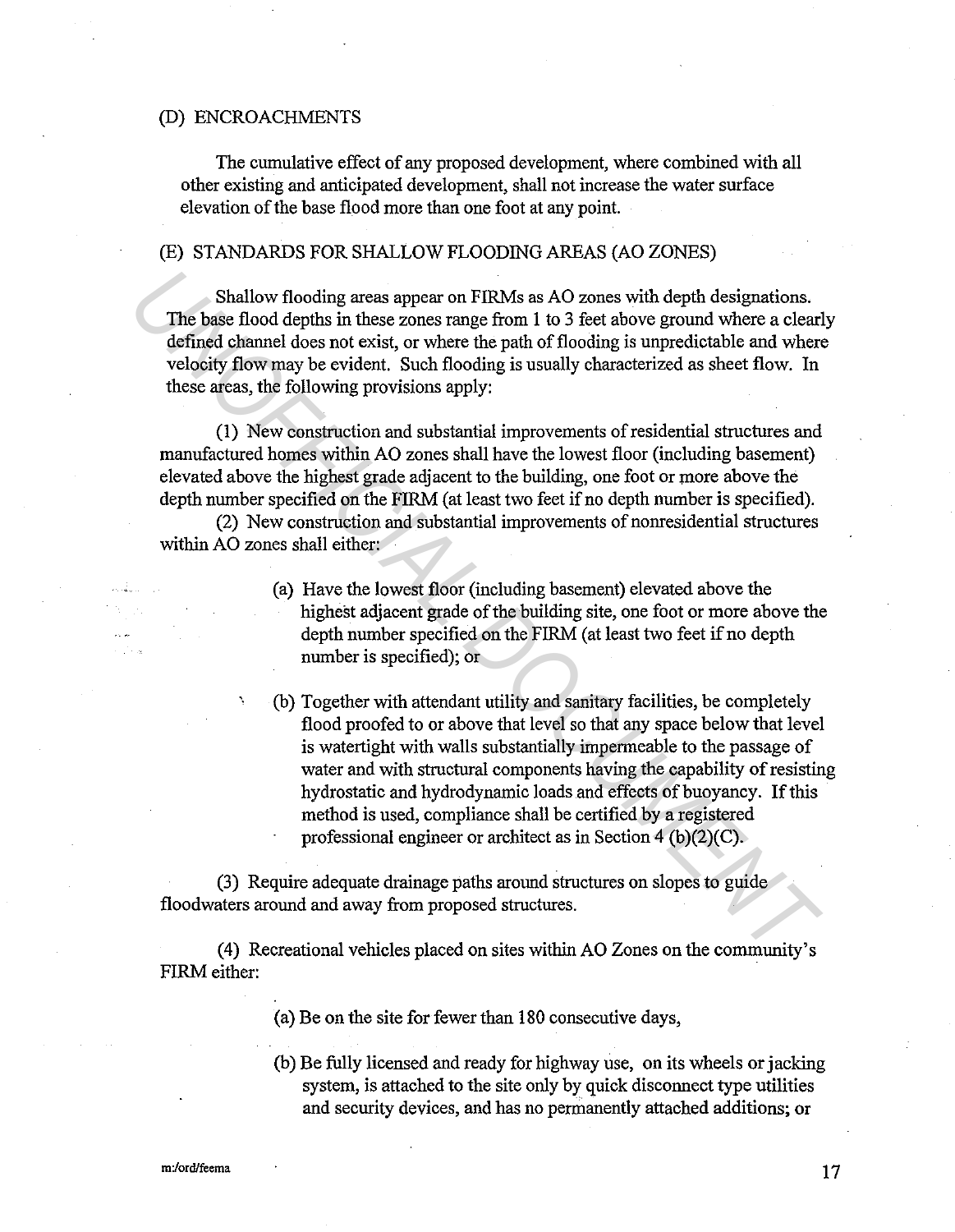( c) Meet the requirements of Section 4 ( e) above and the elevation and anchoring requirements for manufactured homes.

### (F) COASTAL HIGH HAZARD AREAS

Located within areas of special flood hazard established in Section 2 (b) are Coastal High Hazard Areas, designated as Zones Vl-V30, VE and/or V. These areas have special flood hazards associated with high velocity waters from surges and, therefore, in addition to meeting all provisions in this ordinance, the following provisions shall also apply:

(1) All new construction and substantial improvements in Zones V!-V30 and VE (V if base flood elevation data is available) shall be elevated on pilings and columns so that:

> (a) The bottom of the lowest horizontal structural member of the lowest floor (excluding the pilings or columns) is elevated one foot or more above the base flood level; and

(b) The pile or column foundation and structure attached thereto is anchored to resist flotation, collapse and lateral movement due to the effects of wind and water loads acting simultaneously on all building components. Wind and water loading values shall each have a one percent chance of being equaled or exceeded in and given year (100-year mean recurrence interval); 2 (b) are Coastal High Hazard Areas, designated as Zones V1-V30, VE and/or V. The<br>neas have special flood hazards associated with high velocity waters from surges and<br>nerefore, in addition to meeting all provisions in this

 $(2)$ . A registered professional engineer or architect shall develop or review the structural design, specifications and plans for the construction, and shall certify that the design and methods of construction to be used are in accordance with accepted standards of practice for meeting the provisions of (i) and (ii) of this Section.

(3) Obtain the elevation (in relation to mean sea level) of the bottom o the lowest structural member of the lowest floor (excluding pilings and columns) of all new and substantially improved structures in Zones Vl-30 and VE, and whether or not such structures contain a basement. The Public Works Department shall maintain a record of all such information.

( 4) All new construction shall be located landward of the reach of mean high tide.

(5) Provide that all new construction and substantial improvements have the space below the lowest floor either free of obstruction or constructed with non-supporting breakaway walls, open wood lattice-work, or insect screening intended to collapse under wind and water loads without causing collapse, displacement, or other structural damage to the elevated portion of the building or supporting foundation system. For the purpose of this section, a breakaway wall shall have a design safe loading resistance of not less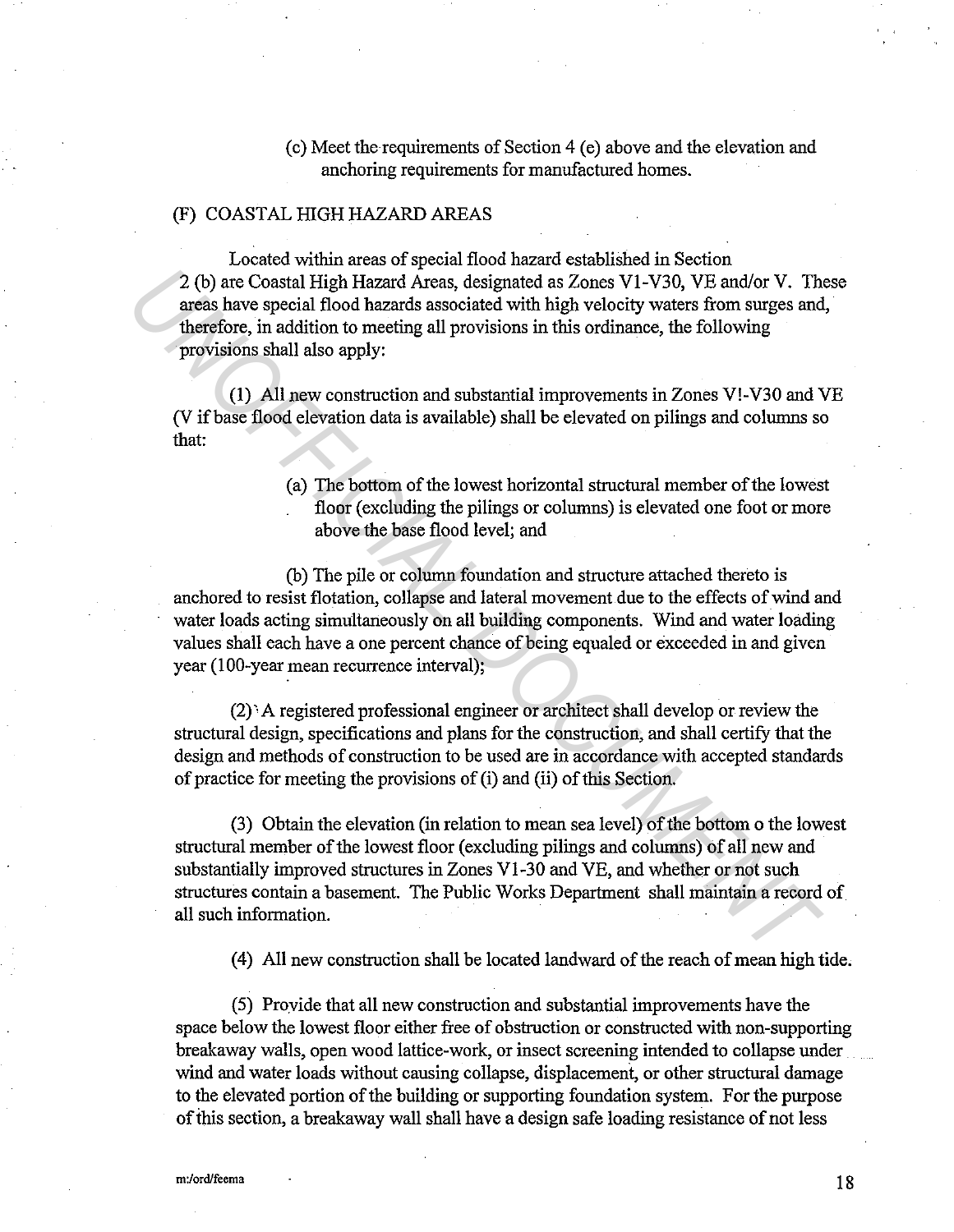than 10 and no more than 20 pounds per square foot. Use of breakaway walls which exceed a design safe loading resistance of 20 pounds per square foot (either by design or when so required by local or State codes) may be permitted only if a registered professional engineer or architect certifies that the designs proposed meet the following conditions:

(a) Breakaway wall collapse shall result from water load less than that which would occur during the base flood; and

(b) The elevated portion of the building and supporting foundation system shall not be subject to collapse, displacement, or other structural damage due to the effects of wind and water loads acting simultaneously on all building components (structural and non-structural). Maximum wind and water loading values to be used in this determination shall each have a one percent chance of being equaled or exceeded in any given year (100-year mean recurrence interval). which would occur during the base flood; and<br>
(b) The elevated portion of the building and supporting foundation system<br>
shall not be subject to collapse, displacement, or other structural damage due to the<br>
effects of win

( 6) If breakaway walls are utilized, such enclosed space shall be useable solely for parking of vehicles, building access, or storage. Such space shall not be used for human habitation.

(7) Prohibit the use of fill for structural support of buildings.

(8) Prohibit man-made alteration of sand dunes which would increase potential flood damage.

(9) All manufactured homes to be placed or substantially improved within Zones Vl-V30, V, and VE on the community's FIRM on sites:

(a) Outside of a manufactured home park or subdivision,

(b) In a new manufactured home park or subdivision,

( c) In an expansion to an existing manufactured home park or subdivision, or

(d) In an existing manufactured home park or subdivision on which a manufactured home has incurred "substantial damage" as the result of a flood; meet the standards of Section 4 (f) paragraphs (A) through (H) of this section and that manufactured homes placed or substantially improved on other sites in an existing manufactured home park or subdivision within Zones Vl-30, V, and VE on the FIRM meet the requirements of Section 4 (b)(3).

(10) Recreational vehicles placed on sites within Zones Vl-30, V, and VE on the community's FIRM either: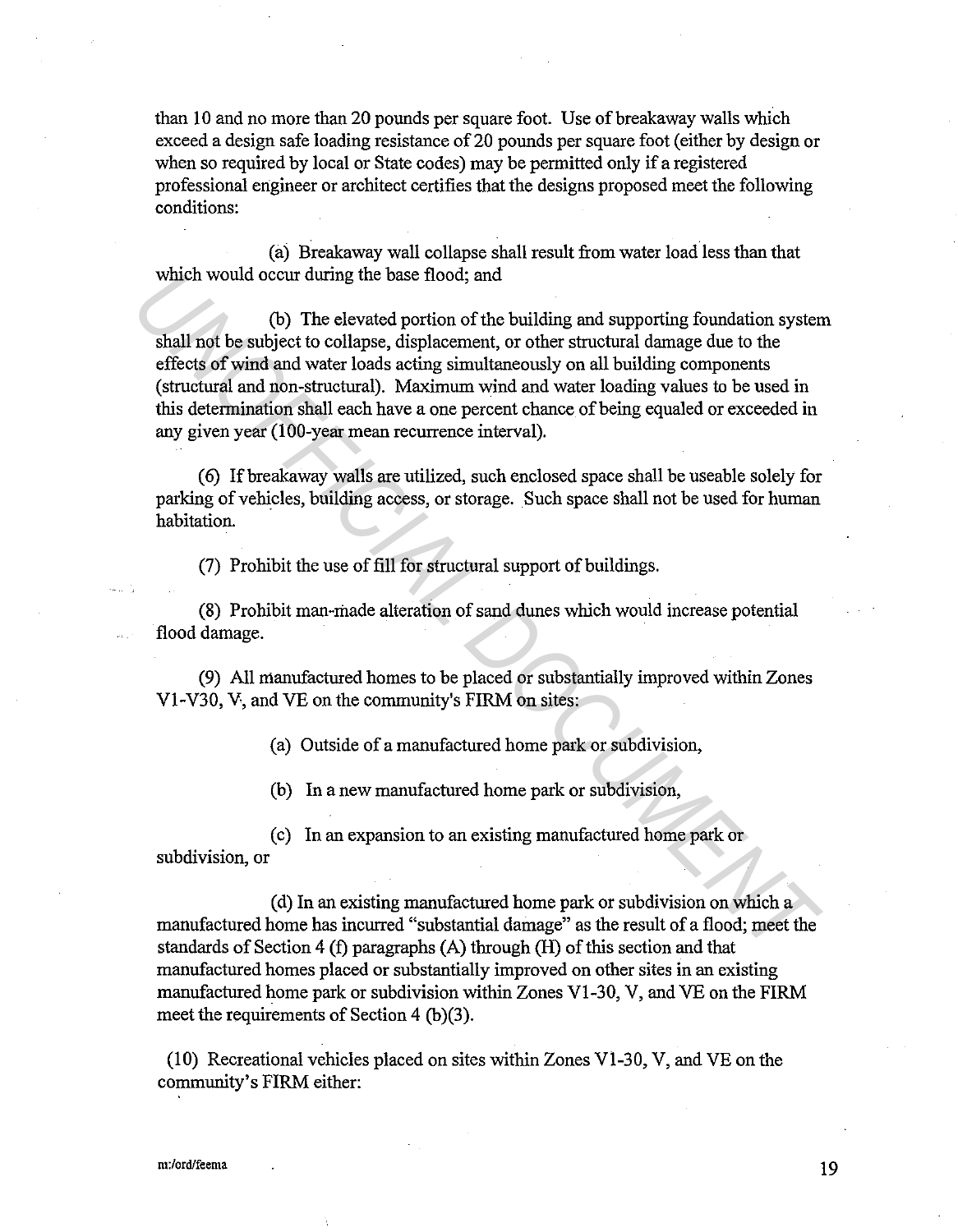(a) Be on the site for fewer than 180 consecutive days,

(b) Be fully licensed and ready for highway use, on its wheels or jacking system, is attached to the site only by quick disconnect type utilities and security devices, and has no permanently attached additions; or

(c) Meet the requirements of Section 3 (a)(l) (Permitting requirements) and Section 4 (f) paragraphs (A) through (H) of this section.

# (D) CRITICAL FACILITY

Construction of new critical facilities shall be, to the extent possible, located outside the limits of the Special Flood Hazard Area (SFHA) (100-year floodplain). Construction of new critical facilities shall be permissible within the SFHA if no feasible alternative site is available. Critical facilities constructed within the SFHA shall have the lowest floor elevated three feet or more above the level of the base flood elevation (100-year) at the site. Flood proofing and sealing measures must be taken to ensure that toxic substances will not be displaced by or released into flood waters. Access routes elevated to or above the level of the base flood elevation shall be provided to all critical facilities to the extent possible. Section 4 (f) paragraphs (A) through (H) of this section.<br>
(D) CRITICAL FACILITY<br>
Construction of new critical facilities shall be, to the extent possible, located<br>
outside the limits of the Special Flood Hazard Area (SFHA

Section 5. Severability.

If any provision of this Ordinance or its application to any person or circumstance is held invalid, the remainder of the Ordinance or the application of the provision to other persons or circilmstances by a court of competent jurisdiction shall not be affected.

Section 6. Publication and Effective Date.

A summary of this ordinance consisting of its title shall be published in the official newspaper of the City. This Ordinance shall be effective five (5) days after its publication.

**PASSED BY THE CITY COUNCIL ON SEPTEMBER 2, 1997.** 

Linda Bird, Mayor

**ATTEST:** 

Linda Bird, Mayor<br>
Contract Contract Contract Contract Contract Contract Contract Contract Contract Contract Contract Contract Contract Contract Contract Contract Contract Contract Contract Contract Contract Contract Contr

Susan Matthew, City Clerk

**m:/ord/feema** 20